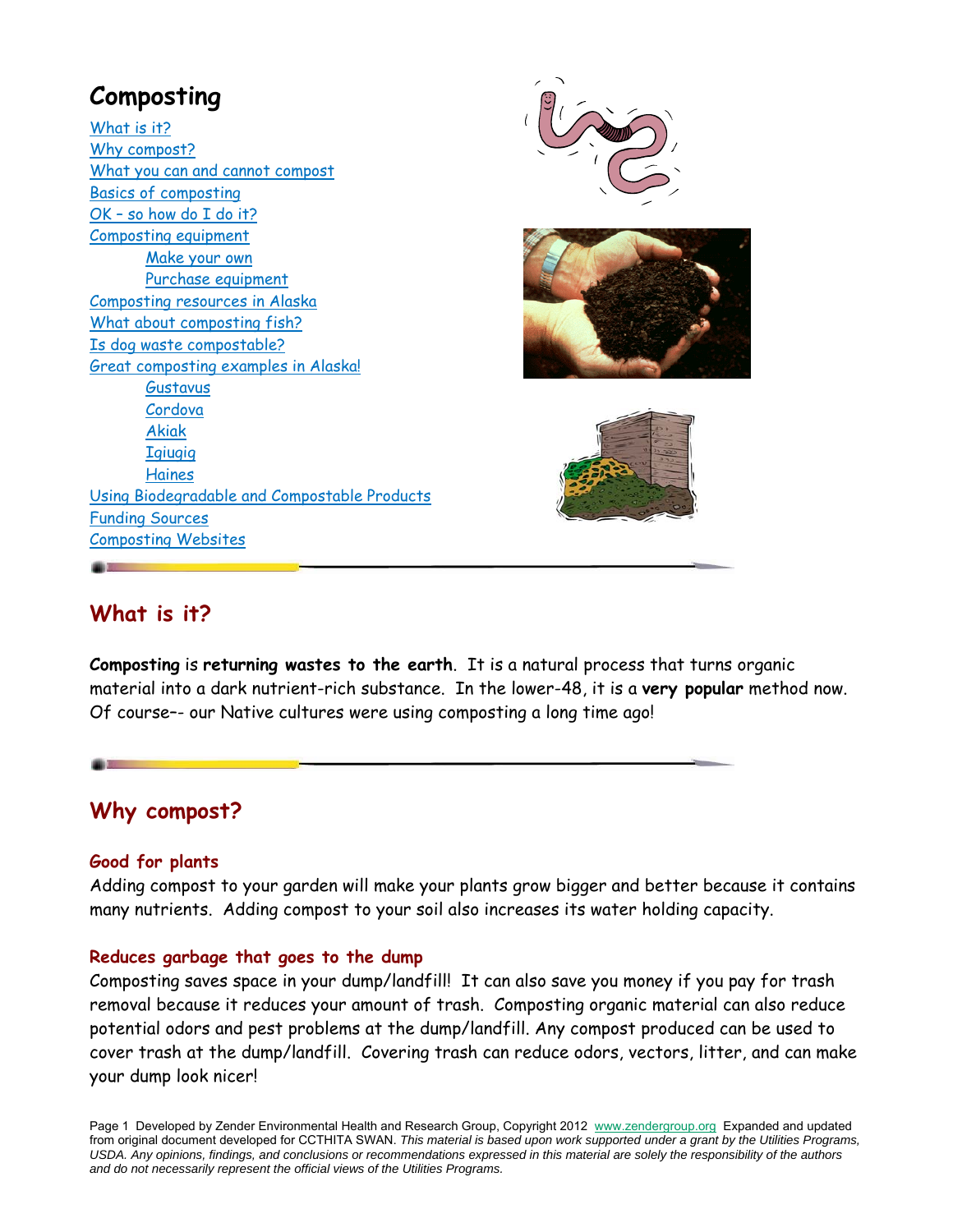#### **Reduces greenhouse gas emissions**

When sealed in landfills without oxygen, organic materials release methane, a potent heattrapping gas, as they decompose. Methane is one of several greenhouse gases that contribute to global climate change.

## **What you can and cannot compost**

### What you CAN compost

There are two categories of organic material ("greens" and "browns") that you can compost. Examples are listed below.

#### **Greens**

- $\div$  Kitchen waste: vegetable/fruit peelings and scraps, spoiled food, coffee grounds (with filter), tea bags, crushed egg shells, breads; cooked pasta and rice
- Green leaves
- Grass
- Farm-type Manure (rabbits, chickens, duck, geese, etc.)
- Weeds, flowers, garden waste (only use weeds before they go to seed)
- Seaweed or kelp
- ❖ Fish waste

## What you CAN'T compost

There are some things that shouldn't put into compost piles because of things like toxins, plant or human diseases, or weed troubles. Avoid composting the following materials:

- Meat, bones, fatty food wastes such as butter, cheese, oil and salad dressing
- Dairy products
- Weeds with mature seeds, destructive weeds (morning glory, sheep sorrel, ivy, etc.) (may re-sprout in your compost pile!)
- ❖ Human waste (can contain disease organisms)
- Pet waste (separate non-food compost is possible, but see note at end of document)
- Walnut shells
- $\div$  Plants or grass clippings that were treated with chemicals
- Chemically-treated wood products (may contain arsenic!)
- Diseased or insect-infected plants
- Charcoal or coal ashes

#### Page 2 Developed by Zender Environmental Health and Research Group, Copyright 2011 www.zendergroup.org Expanded and updated from original document developed for CCTHITA SWAN. *This material is based upon work supported under a grant by the Utilities Programs, USDA. Any opinions, findings, and conclusions or recommendations expressed in this material are solely the responsibility of the authors and do not necessarily represent the official views of the Utilities Programs.*

#### **Browns**

- Dry leaves
- ❖ Bark chips
- Straw
- Prunings and cuttings
- **Evergreen needles**
- Dryer/vacuum lint
- ❖ Hair
- Cardboard/paper
- Sawdust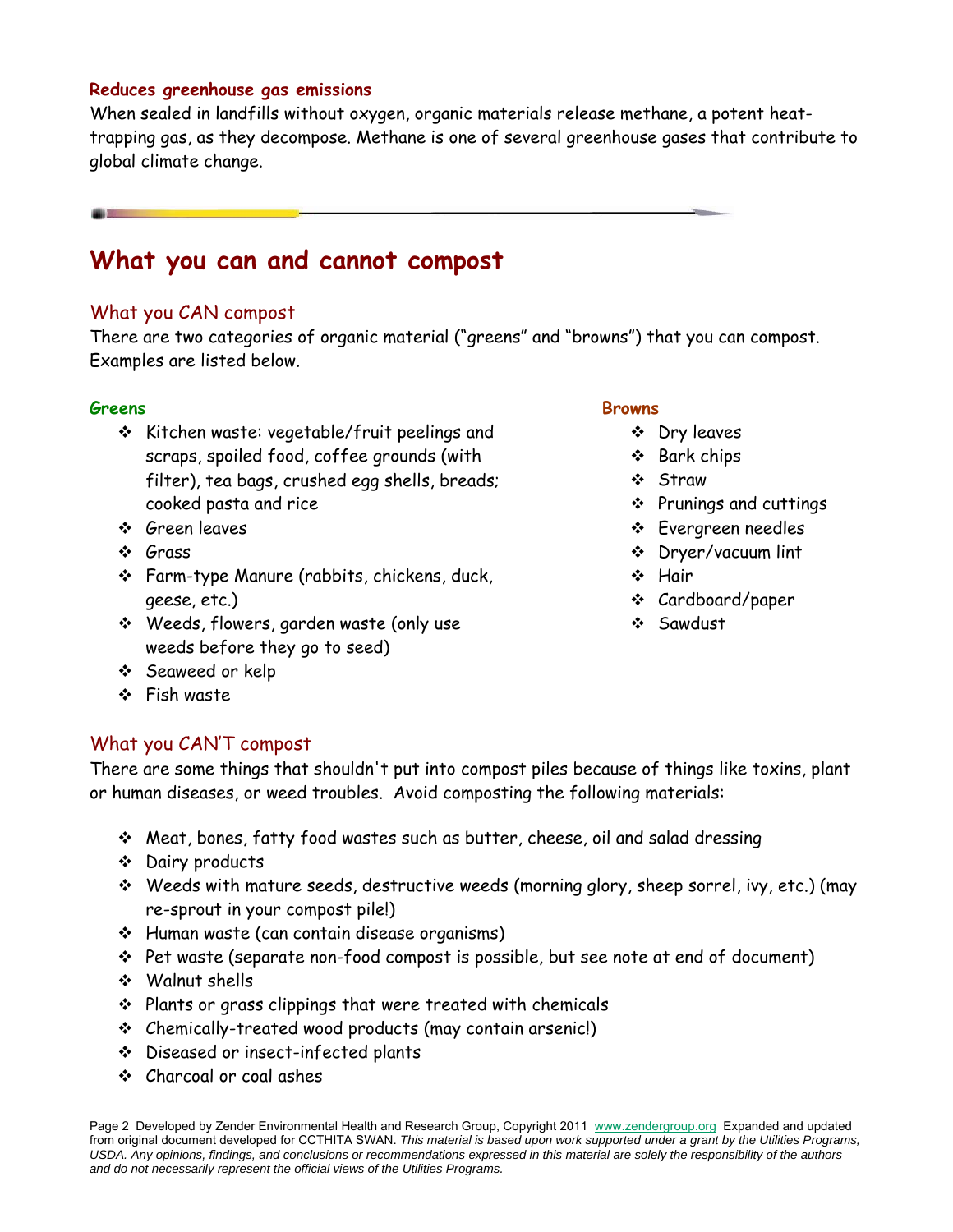## **Basics of composting**

Composting is really very simple and you can put as much work (or not) into it as you want to. Here are the basic requirements for composting:

## **Composting environment**

Compost is made by billions of microbes (tiny bugs, fungi, etc.) that digest the food you give to them. Worms, insects, and their relatives will often also help out the microbes. Like people, these living things need air, water, and food. If you give them these basic things, they will happily turn your organic waste into compost.

### **Food**

As mentioned above, there are two major categories of food that composting microbes need.

'Greens' are fresh (and often green) and examples are given above in the "what you can compost" section. Greens have a higher amount of nitrogen in them, compared to browns.

'Browns' are dry and dead plant materials and examples are given above in the "what you can't compost" section. Browns have a higher amount of carbon in them.

Composting requires a balance of nitrogen and carbon (i.e. of greens and browns) and the general rule is, **1 part greens to 3 parts browns**. This means you need to add three times the amount of browns than greens to your compost pile.

## **Air**

Composting microbes are *aerobic* -- they don't work well unless they are provided with air. Without air, *anaerobic* (non-air needing) microbes take over. Anaerobic microbes do decompose your organic waste but very slowly and often with a rotting garbage smell! So it's important to make a lot of passageways for air in your compost pile. To make sure you have plenty of air in your compost pile **turn** the pile. Turning the pile means completely breaking it apart with a shovel or other tool you have around and then piling it back together in a more 'fluffed-up' condition.

## **Water**

Ideally, your pile should be as moist as a wrung-out sponge for the microbes to be happy. If your pile is drier than this, the composting process will be very slow. If your pile is a lot

> wetter, the organics will be so heavy that they will tend to mat down and prevent air from getting into the pile, which will again slow the composting process down (and might even create anaerobic odor problems!). If it rains a lot in your community you might want to use a tarp to help keep the rain off the pile to prevent sogginess.

Page 3 Developed by Zender Environmental Health and Research Group, Copyright 2011 www.zendergroup.org Expanded and updated from original document developed for CCTHITA SWAN. *This material is based upon work supported under a grant by the Utilities Programs, USDA. Any opinions, findings, and conclusions or recommendations expressed in this material are solely the responsibility of the authors and do not necessarily represent the official views of the Utilities Programs.*







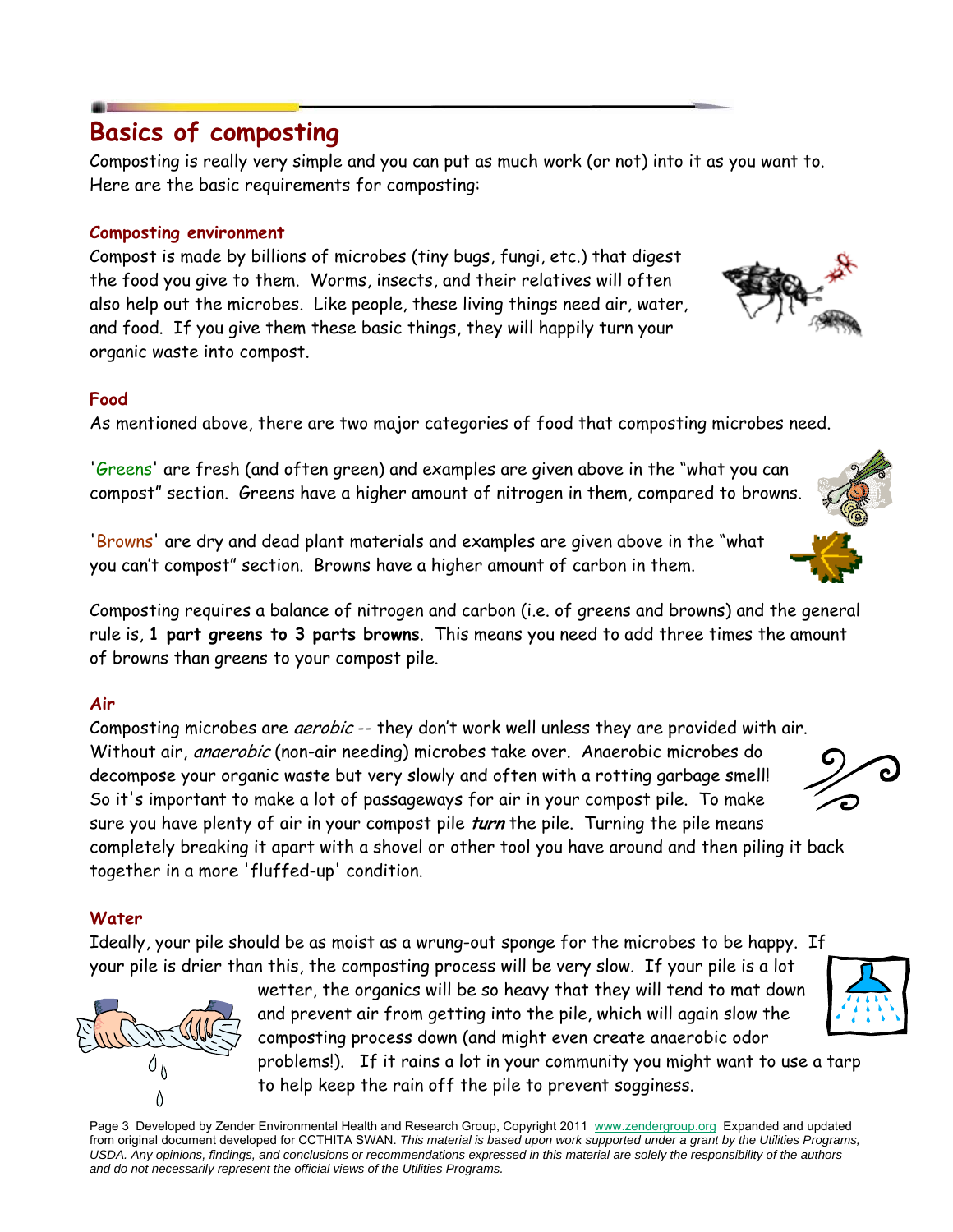# **OK – so now I know the basics. How do I actually start composting?**

Now that you've got your ingredients for composting, it's time to take action! There's a lot of great information out there about how to compost. Check out any of these websites for step by step tutorials on how to compost:

http://www.compost-info-guide.com/beginner\_guide.htm http://livinggreen.ifas.ufl.edu/waste/composting.html http://www.extension.umn.edu/distribution/horticulture/DG3296.html#toc http://www.ehow.com/how\_7304436\_compost-alaska.html

### **Composting in Alaska**

Note that composting in Alaska is going to be a little different from composting in many places in the lower-48, due to the colder temperatures. The composting process will probably take more time due to the colder temperatures and may temporarily stop in the winter during freeze-up (but don't worry – it will start back up when springtime thaw comes). Two things in particular are important when composting in Alaska: the **location** and **size** of your composting pile.

#### **Location - where to place your compost pile**

Choose a convenient place to put your compost pile. Ideally it should be located on level ground. It should also be at a place that has access to a water supply. Microbes like heat, and since our winters are pretty cold, select a spot that receives **maximum heat and sunlight**. Don't put your



compost pile right up against a wood building or tree because the wood will eventually decay.

#### **Size of your composting system**

The size of your compost pile needs to be **big enough to hold heat in** but still small enough to be able to turn to let air in. You can choose to build a bin (or buy a bin) to compost in, or just build your pile on the ground. For information about composting in a bin, see our Composting equipment section below. If you choose to compost without a bin and just build your pile on the ground, a good size for a compost pile is 3 feet long, 3 feet wide, and 3 feet high.

If you'll be compositing a lot of waste (for example collecting organic waste from most of your community) you might want to use the "windrow" method. The "windrow" method of composting is where food waste and a bulking agent (sawdust or wood chips) are mixed and then heaped in long rows. Gustavus, a southeast community in Alaska, composts food

Page 4 Developed by Zender Environmental Health and Research Group, Copyright 2011 www.zendergroup.org Expanded and updated from original document developed for CCTHITA SWAN. *This material is based upon work supported under a grant by the Utilities Programs, USDA. Any opinions, findings, and conclusions or recommendations expressed in this material are solely the responsibility of the authors and do not necessarily represent the official views of the Utilities Programs.*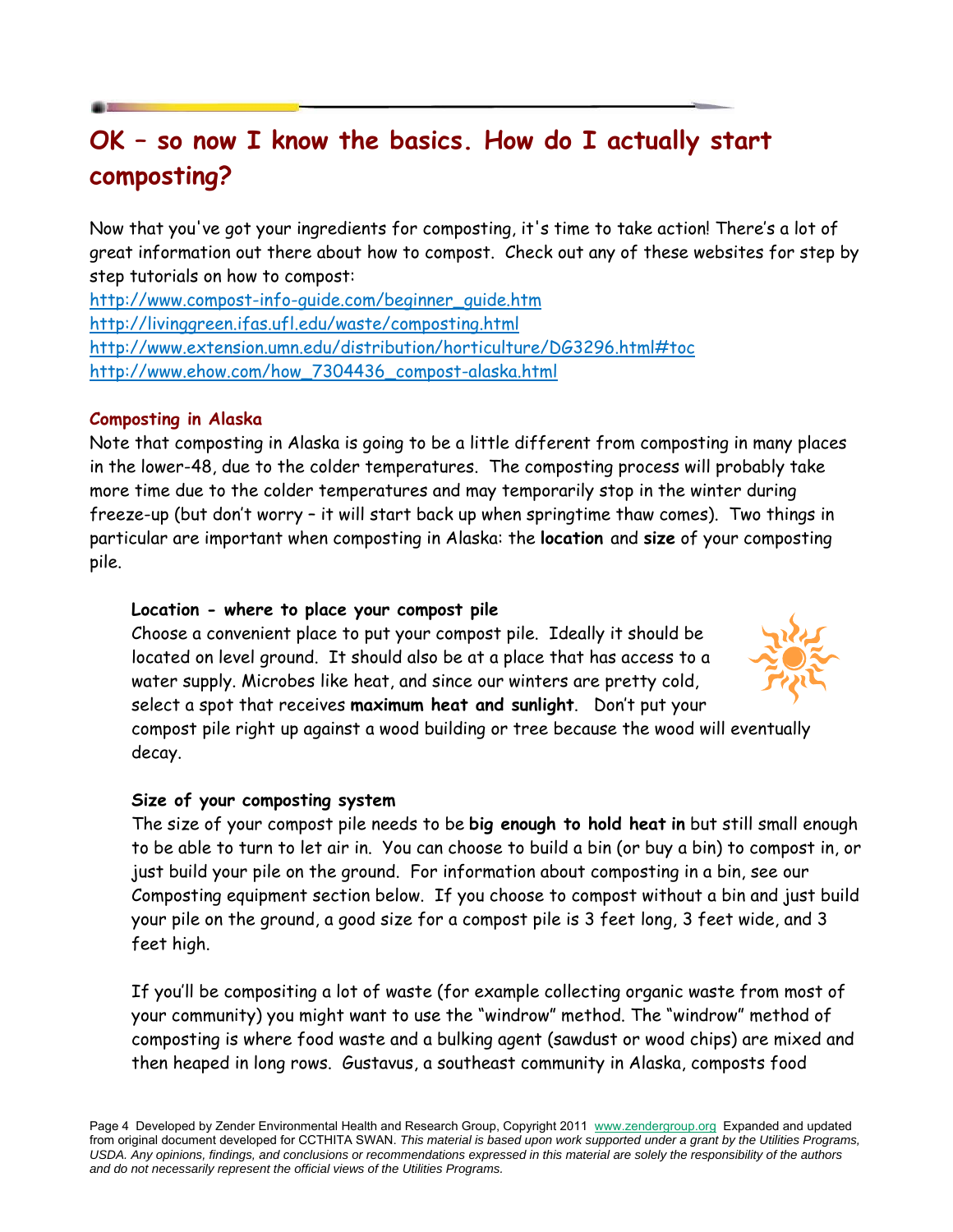wastes from the community at their landfill and uses the windrow method as can be seen in these photos:



# **Composting equipment**

As mentioned above, you can choose to compost in an open pile on the ground or in a bin. Composting in bins can save space, speed up decomposition and can keep your composting area neat. Bins can be very simple structures but need to be designed for a few things such as airflow etc. You can build your own bin or purchase one.

### **Build your own bin**

To build your own bin, you can use any material that is convenient – wooden pallets, plywood, bricks, wire cage etc. Here are some examples of home-built composting bins and websites which describe how to build them:

### **1) Wire Mesh Bin**

http://www.digitalseed.com/composter/bins/wirebin.html



Page 5 Developed by Zender Environmental Health and Research Group, Copyright 2011 www.zendergroup.org Expanded and updated from original document developed for CCTHITA SWAN. *This material is based upon work supported under a grant by the Utilities Programs, USDA. Any opinions, findings, and conclusions or recommendations expressed in this material are solely the responsibility of the authors and do not necessarily represent the official views of the Utilities Programs.*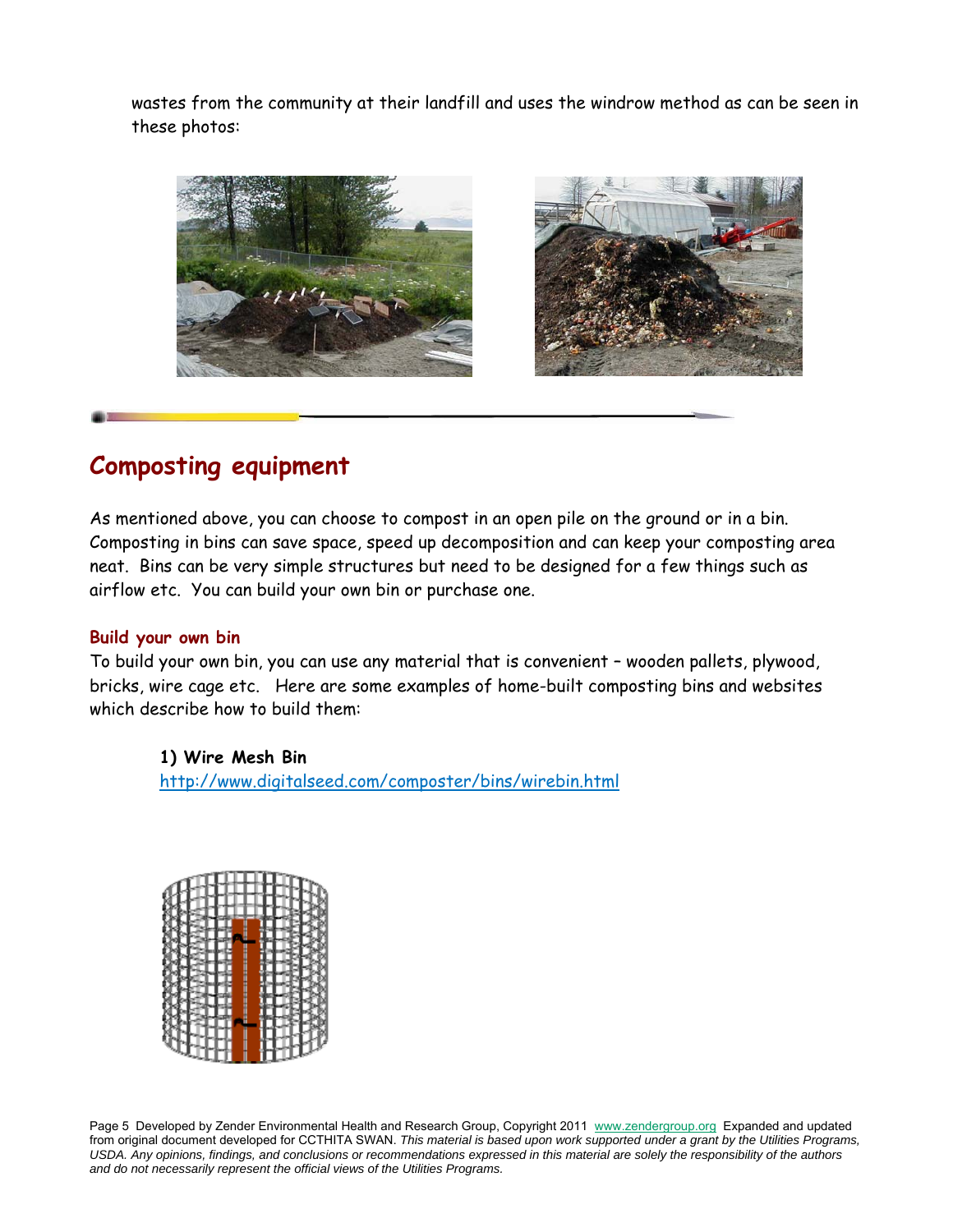## **2) Wood Pallet Bin**  http://www.digitalseed.com/composter/bins/palletbin.html



**3) Three-Bin Wood Composter**  http://www.solidwastedistrict.com/projects/bin\_woodwire.html



#### **Purchase a bin**

Most commercial bins that you can purchase are made of plastic and are more expensive than do-it-yourself bins. The plastic does help to insulate the compost and allow decomposition later into the cold season, but not enough to really make them that much better than a homemade bin in terms of performance. However, if you don't have the resources to build your own bin, there are many different types of bins you can purchase.



Photo source: Alaska Mill and Feed

Page 6 Developed by Zender Environmental Health and Research Group, Copyright 2011 www.zendergroup.org Expanded and updated from original document developed for CCTHITA SWAN. *This material is based upon work supported under a grant by the Utilities Programs, USDA. Any opinions, findings, and conclusions or recommendations expressed in this material are solely the responsibility of the authors and do not necessarily represent the official views of the Utilities Programs.*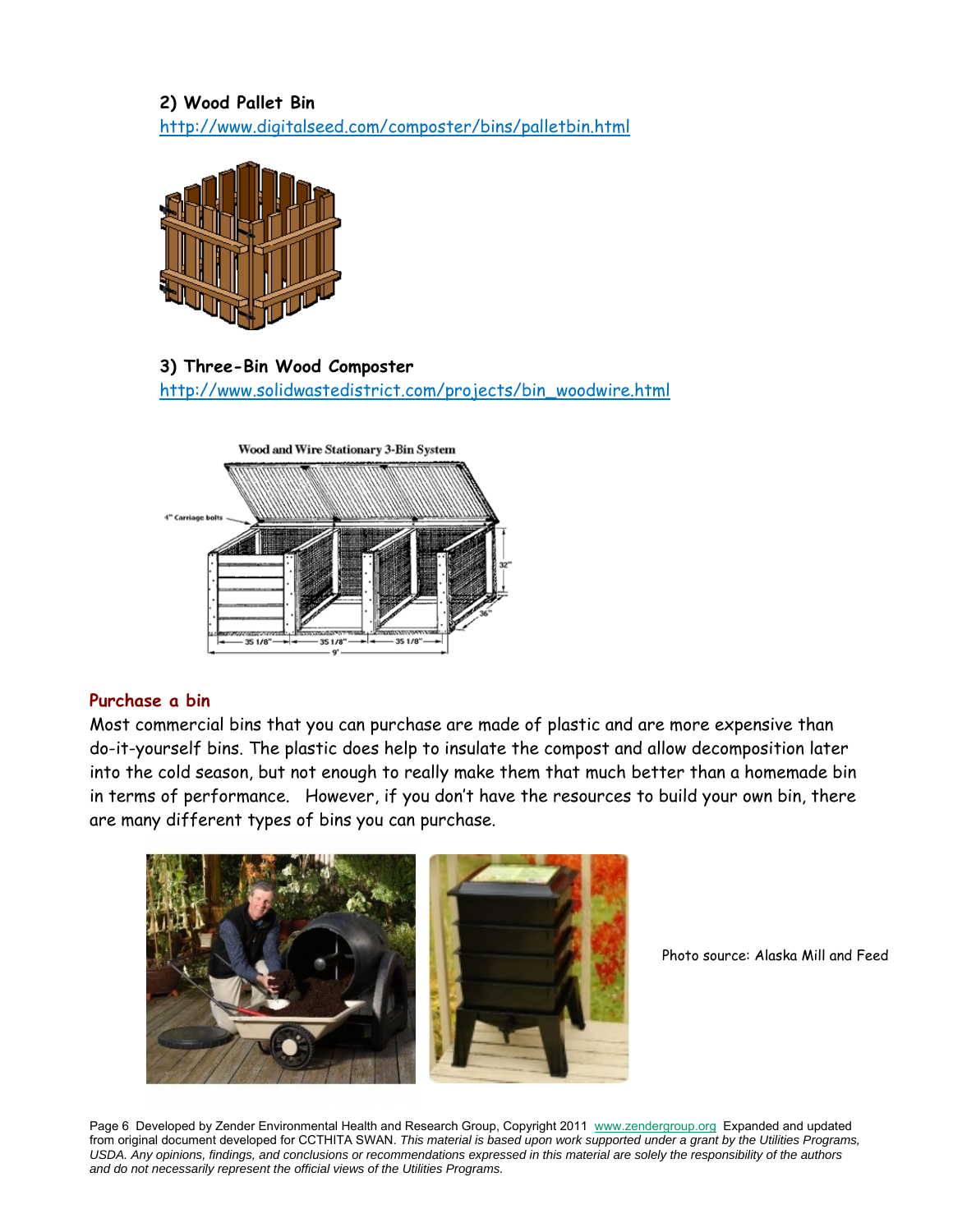#### **Where to purchase composting bins**

**Alaska Mill and Feed** sells small worm composting units for composting kitchen scraps and urban compost tumblers ideal for yard, garden and kitchen wastes. Contact: (907) 276-6016, 1501 E. 1st Avenue Anchorage, AK 99501 Email: info@alaskamillandfeed.com Web: http://www.alaskamillandfeed.com/

#### **Engineered Compost Systems** Phone 1 206-634-2625 http://www.compostsystems.com

**Green Culture** Phone: 1 (877) 204-7336 http://www.composters.com

**Acme Worm Farm** Phone: 520-750-8056 http://www.acmewormfarm.com/wormbins.html

## **Composting resources in Alaska**

#### **UAF/USDA Cooperative Extension Service**

The Cooperative Extension has some great composting publications and a "how to compost video." They also offer composting workshops from time to time. Contact Julie Riley at 786-6306 To view a list of their composting publications, click on the following link http://www.uaf.edu/ces/pubs/catalog/ and search keyword "compost"

#### **Alaskan Growers School**

A new agriculture program out of UAF's Cooperative Extension Service with support from the USDA starts April 20, 2011. The Alaskan Growers School is a unique opportunity intended for Alaska Natives living in remote villages to gain the knowledge and skills to grow and raise food to complement a traditional, subsistence lifestyle. Although the program is open to anyone in Alaska, students from the Tanana Chiefs Conference region will be given priority for enrolling in the course as they are a partner on the grant. After students complete the course, they will gain the knowledge and skills necessary to grow enough food for themselves and 10 other families! Students will also gain a variety of other skills including raising bees, livestock, chickens, starting a business, marketing wild teas and other forest products, and much more! For more information or to apply, please follow this link: www.uaf.edu/ces/ags

#### **Mat-Su college**

The Mat-Su college in Palmer Alaska offers a course on composting from time to time. www.matsu.alaska.edu

#### **Good Earth Garden School**

The Good Earth Garden School has a wealth of information on everything composting. Contact Ellen Vande Visse answers@askmothernature.com or by phone at 745-0758. www.goodearthgardenschool.com

Page 7 Developed by Zender Environmental Health and Research Group, Copyright 2011 www.zendergroup.org Expanded and updated from original document developed for CCTHITA SWAN. *This material is based upon work supported under a grant by the Utilities Programs, USDA. Any opinions, findings, and conclusions or recommendations expressed in this material are solely the responsibility of the authors and do not necessarily represent the official views of the Utilities Programs.*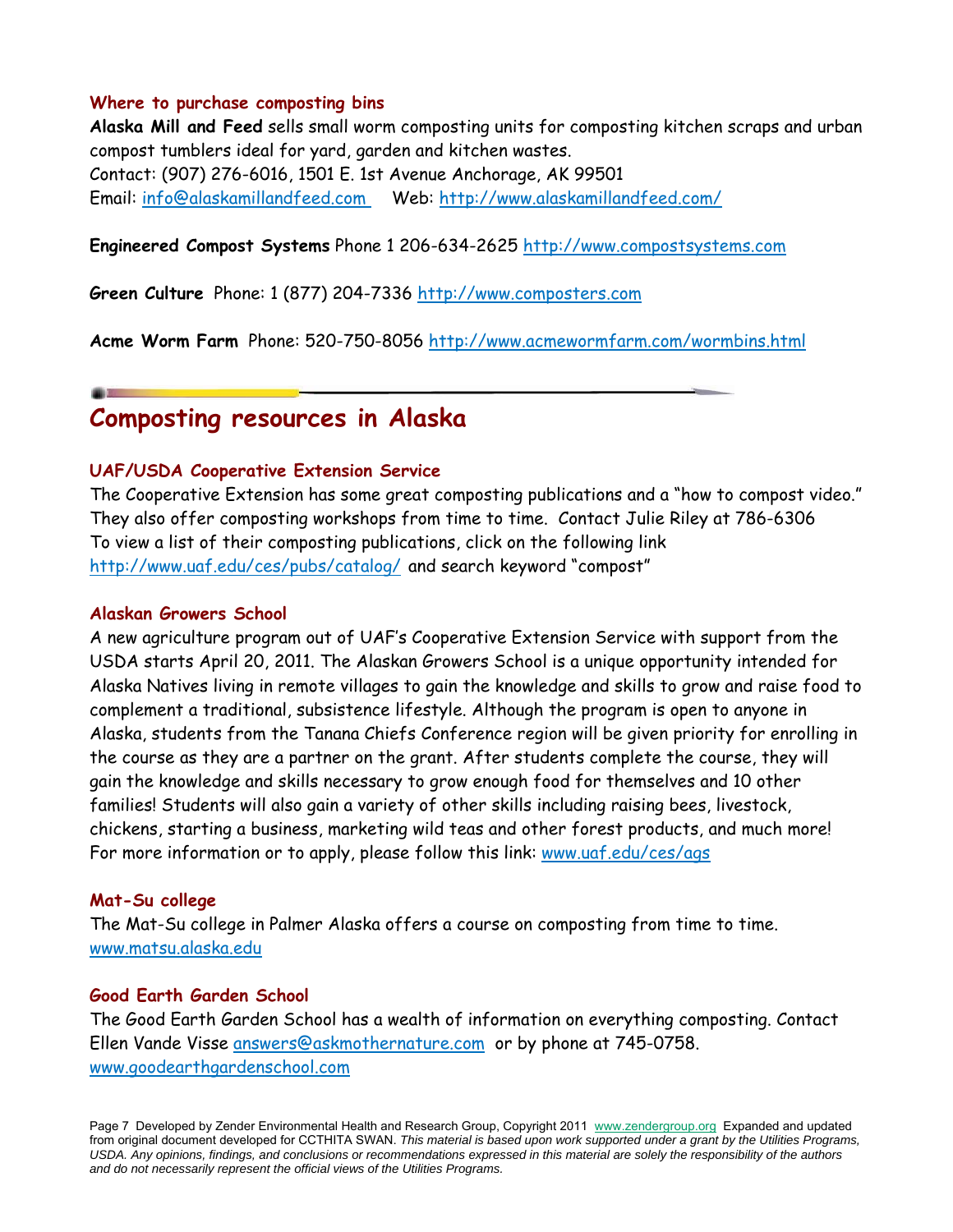### **Anchorage Composting Facility**

Alaska Waste began a commercial composting pilot program in 2009. Their state-of-the-art composting machine is 10 foot in diameter and is 32 feet long, with the capacity to process 16 cubic yards of material daily. With an initial input of vegetable waste from grocery stores and horse manure from Anchorage horse owners, the compost program will potentially divert 2,880 tons of compostable materials from the landfill annually, producing 4,320 yards of nutrient-rich natural fertilizer each year. Phone: 563-3717



www.alaskawaste.net/composting.htm

### **Alaska Master Gardener Association - Anchorage Chapter**

Email your composting questions and get answers back! Go to: http://www.alaskamastergardeners.org/QuestionsForMasterGardeners/MasterGardenerQuesti ons.html

#### **Composting tips from the Alaska Master Gardener Association**

 "In Glennallen where -60 F degree temperatures are common December through February, try mulching with tundra moss. In the spring, add it to the compost heap or burn some of it--mosquitoes hate it. " -Tom Thompson, Glennallen



"In Cordova, cold soils, a general absence of heat & a total lack of topsoil has encouraged me to search for new ways to compost. I make soil from composted peat, glacial sand & silt, old sawdust, vermiculite, etc." -Ruth Fairall, Cordova

## **What about composting fish?**



Fish composting requires a slightly different technique from regular composting due to the extreme odors.

**To read more about fish composting check out these sites: Wood and Fish Residuals Composting in Alaska**  http://www.nrs.fs.fed.us/pubs/5378

**Composting Fish Byproduct: An Experience from Ocean and Earth in Homer**  http://www.afdf.org/wp/wp-content/uploads/composting\_fish\_byproducts.pdf

**Converting Alaska Fish By-products into Compost**  http://www.ars.usda.gov/research/publications/publications.htm?seq\_no\_115=242379

Page 8 Developed by Zender Environmental Health and Research Group, Copyright 2011 www.zendergroup.org Expanded and updated from original document developed for CCTHITA SWAN. *This material is based upon work supported under a grant by the Utilities Programs, USDA. Any opinions, findings, and conclusions or recommendations expressed in this material are solely the responsibility of the authors and do not necessarily represent the official views of the Utilities Programs.*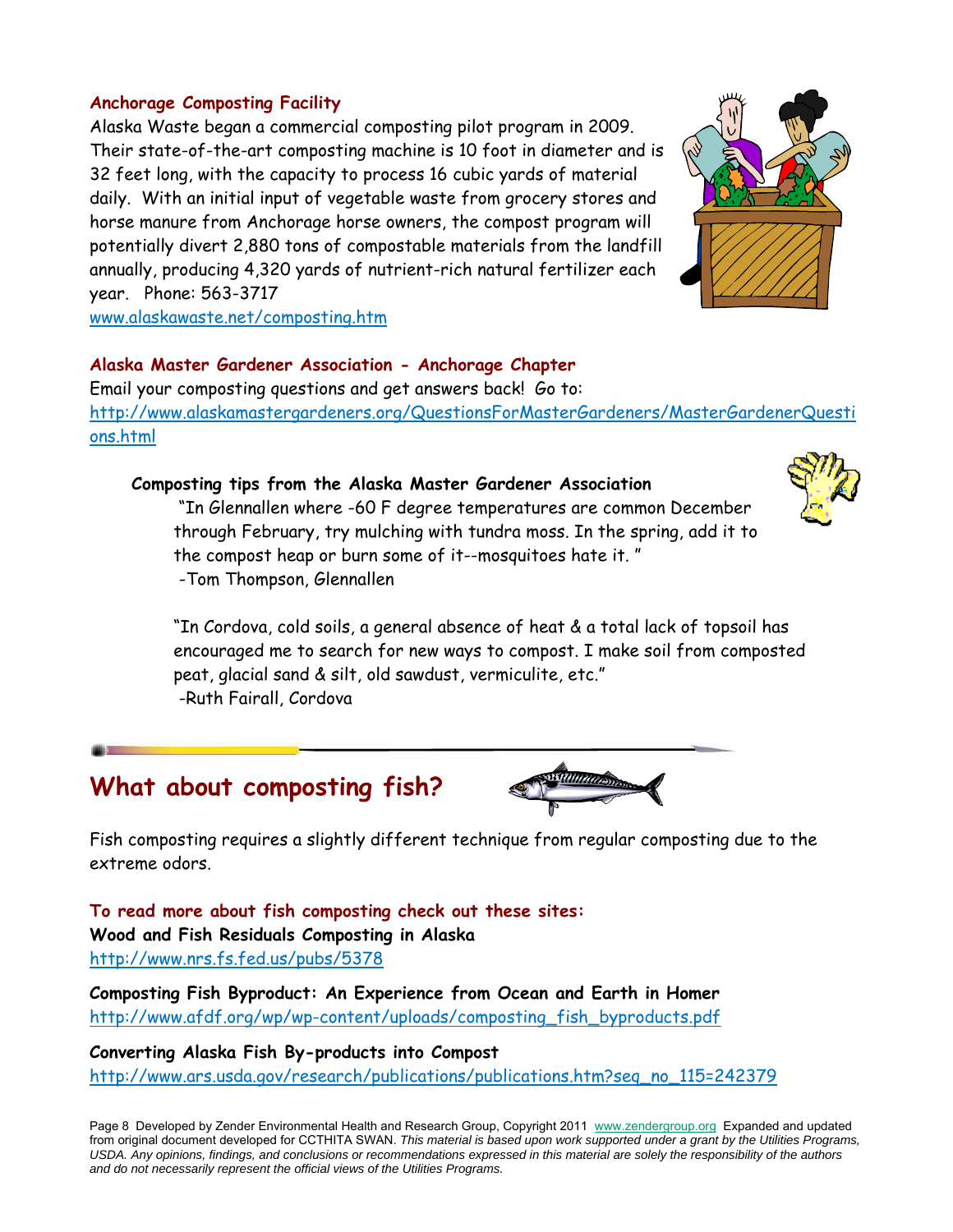### **Sitka Tribe's Fish Waste Composting Project**  http://www.sitkatribe.org/environment/compost\_project.html

## **A really GREAT instructional video about fish waste composting is available from: National Fisheries Institute**



1525 Wilson Blvd., Suite 500 Arlington, VA 22209 Phone: 703-524-8880 Give them a call to order a copy!

### **For more information about fish and wood composting contact:**

**US Forest Service**  Dave Nicholls , Anchorage Phone: 747-4312



## **Is dog waste compostable?**

The average dog can produce 274 pounds of waste each year. Composting dog waste is a simple and inexpensive method for disposing of dog waste that can enhance the environment, but it does have some limitations.

Dog compost is a safe soil additive for re-vegetation and landscaping when it is composted properly but it should **NOT** be used on crops grown for human

consumption as the waste can transmit parasites and infectious disease.

When used in a potting mix or flower beds, a 25 percent compost blend is recommended. The compost has a relatively high salinity and is not recommended for germinating seedlings.

For more information on dog waste composting, Alaska's Natural Resource Conservation Service has a great guide that can be downloaded from their website, http://www.ak.nrcs.usda.gov/compost.html

# **Great composting examples in Alaska!**

## Gustavus

The Gustavus landfill (located in southeast Alaska) has had a great food waste composting program in place since 1996.

**Community Contact:** If you would like to talk to Gustavus about their composting program, call Paul Berry, Gustavus Dumpmaster at 697- 2188 or email at: dumpmaster@gustavus-ak.us Also, you can check out their website for more photos of their program at: http://cms.gustavus-ak.gov/services/DRC/photos/landfill\_compost1.ppt/view



Page 9 Developed by Zender Environmental Health and Research Group, Copyright 2011 www.zendergroup.org Expanded and updated from original document developed for CCTHITA SWAN. *This material is based upon work supported under a grant by the Utilities Programs, USDA. Any opinions, findings, and conclusions or recommendations expressed in this material are solely the responsibility of the authors and do not necessarily represent the official views of the Utilities Programs.*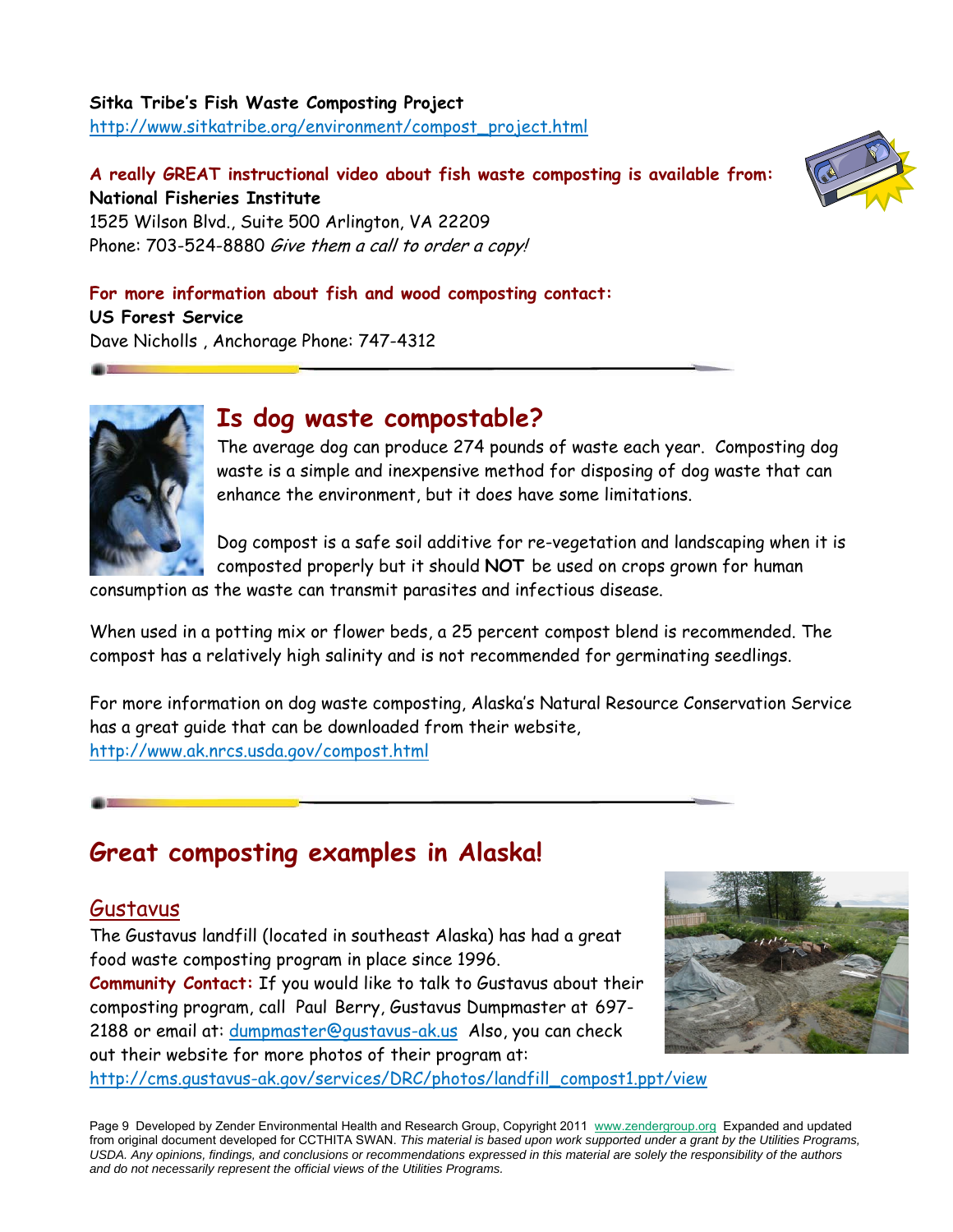## Cordova

The Copper River Watershed Project in Cordova created a homemade tumbler with materials onhand using a model adapted from B & W Organics. Sawdust from a local sawmill and fish waste from a cannery are combined in the tumbler at a 3:1 ratio creating a nitrogen rich product that is sold to local gardeners.

At Cordova's high school, the students are composting their cafeteria's food scraps and using them in an experimental methane digester science project where once perfected cold loving microbes found in Eyak Lake's mud will turn the scraps into cooking fuel. The biogas project was funded by the Alaska Energy Authority's Emerging Technologies Grant through a partnership between the school district, the Cordova Electric Co-op and University of Alaska Fairbanks. **Community Contact:** Copper River Watershed Project, Kristin Carpenter, Executive Director: crwp@copperriver.org or 424-3334

## Akiak

In Akiak, compost is separated into three groups; dog scraps, rabbit scraps and worm scraps. The rabbits and worms provide excellent fertilizer for their vegetables and herbs grown in the community. Large plastic coffee cans and food cans are recycled to grow plants in them. The project is partially funded by the Alaska State Division of Behavioral Health.



## **Igiugig**

Through a combination of funding sources including EPA IGAP, AK Food Coalition and AK Marketplace, Igiugig has started a community composting project. The Environmental program supplies the composting buckets. The village residents and local lodges then bring their compost to a centralized location. While they are still working out bear issues with their outside compost piles, the vermicomposting (using live worms) bins stay indoors and have been very successful. Food scraps, wood chips and chicken litter make a nutrient rich soil additive to use in their



community greenhouse. Residents can sign up for a plot to grow their own vegetables and students help grow flowers for community beautification. Some of the herbs and vegetables grown are sold to local fishing lodges for their guests to enjoy fresh, locally grown produce.

**Community Contact:** Igiugig Village Council, Christina Salmon, Environmental Coordinator: 533-3211

## Haines

Haines Sanitation Inc. (HSI) is currently using the first "in-vessel" municipal waste composting operation in Alaska in place since 2003. The process requires raw sewage and will decontaminate both solid waste and sewage. HSI is producing as close to a "Class A" compost as possible using municipal garbage!



Page 10 Developed by Zender Environmental Health and Research Group, Copyright 2011 www.zendergroup.org Expanded and updated from original document developed for CCTHITA SWAN. *This material is based upon work supported under a grant by the Utilities Programs, USDA. Any opinions, findings, and conclusions or recommendations expressed in this material are solely the responsibility of the authors and do not necessarily represent the official views of the Utilities Programs.*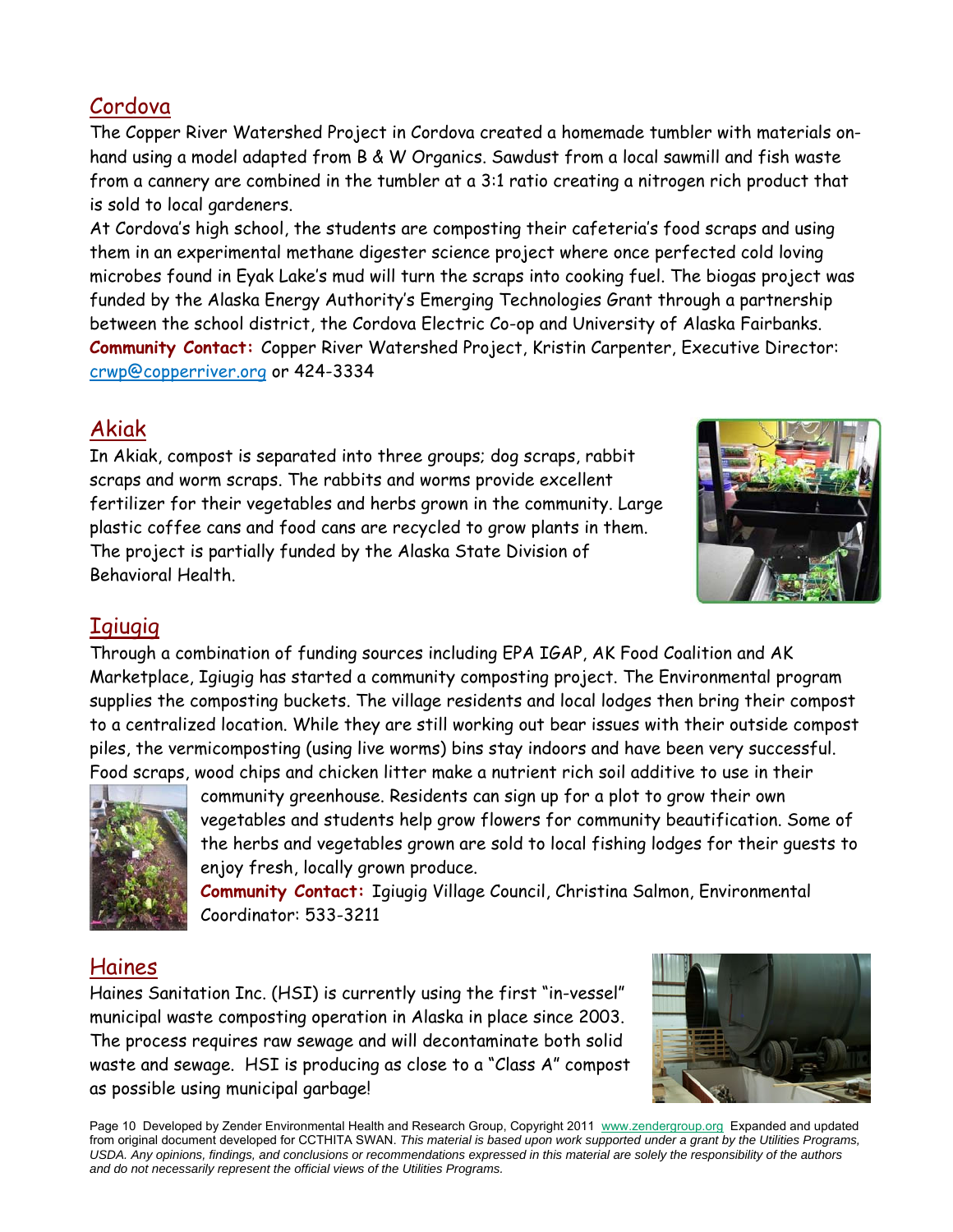**Community Contact:** If you would like more information about Haines's composting project or other municipal composting programs, contact: Ed Emswiler**,** Alaska Department of Environmental Conservation at 465-5353 or by email at: Ed\_Emswiler@dec.state.ak.us

# **Using Biodegradable and Compostable Products**

Companies are now making biodegradable or compostable products to use in the food packaging or service industry such as coffee cups and lids, napkins, cutlery, and to go containers. The products are made from plant based materials that breakdown more quickly compared to the petroleum based plastic and offer a healthy alternative to Styrofoam. The products need a commercial composting facility to efficiently and effectively biodegrade into soil, but these products will break down in the landfill without leeching toxins. There are two distributors of compostable products in Alaska:

**Green Alaska Solutions™** located in Anchorage, Phone: (907) 351-4195 E-mail: oleary@alaska.com www.greenwarealaska.com

**Loopy Lupine LLC** based out of Homer, Phone: (907) 235-5100 E-mail: loopy@loopylupine.com http://loopylupine.com/



# **Funding Sources**

## **Unites States Department of Agriculture (USDA)**

The USDA's Community Food Projects (CFP) Competitive Grants Program provides the major funding source for community-based food and agriculture projects nationwide. http://www.foodsecurity.org/funding.html

## **Natural Resource Conservation Service**

The Environmental Quality Incentives Program (EQIP) provides a voluntary conservation program that promotes agricultural production and environmental quality. EQIP offers financial and technical help to assist eligible participants install or implement structural and management conservation practices on eligible agricultural land.

http://www.nrcs.usda.gov/programs/eqip/index.html and http://www.nrcs.usda.gov/programs/eqip/organic

NRCS offers Seasonal High Tunnel Systems through EQIP. Seasonal High Tunnels are polyethylene (plastic) covered structures that are used to cover crops to extend the growing season. For more information visit their website,

Page 11 Developed by Zender Environmental Health and Research Group, Copyright 2011 www.zendergroup.org Expanded and updated from original document developed for CCTHITA SWAN. *This material is based upon work supported under a grant by the Utilities Programs, USDA. Any opinions, findings, and conclusions or recommendations expressed in this material are solely the responsibility of the authors and do not necessarily represent the official views of the Utilities Programs.*